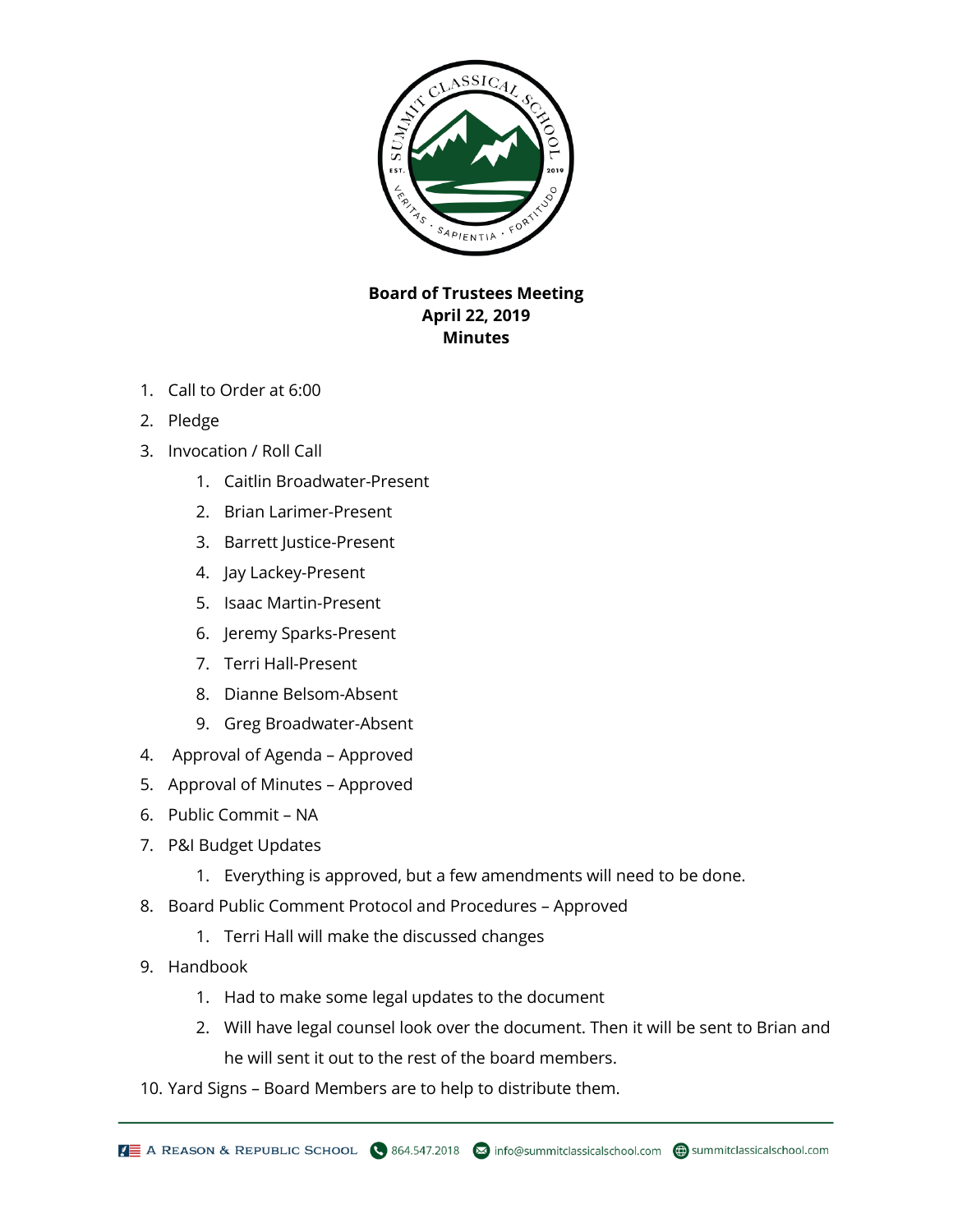

## 11. Board Update

- 1. Modulars
	- June
	- Need a timeline (payment, DOT, lights, etc)
- 2. Local IQ
	- It has doubled with impressions.
	- We have it until May. Getting a quote for June and July (maybe August)  $~52,000.$
	- Need to change out pictures.
- 3. Billboards
	- ~\$300 per month (2 billboards for 4 months)
- 4. Next Information Night
	- May 11 at 9:30 at the Main Street Bake Shoppe
	- Future Ideas: Fire Department/Safety, Dentist, Water Day
- 5. Admin Assistant and Instructional Assistant Start Dates
	- They will start Mid-July

## 12. Executive Session

- 1. Personnel New Hires and Salaries
- 2. Becca Bartone
	- Core Virtues
	- MAP Testing
	- Data Coordinator
	- Disseminate Data to Teachers
	- Computer Lab
	- Student Support
- 13. Miscellaneous from Board
	- 1. Rhythm of the Rails May 17-18